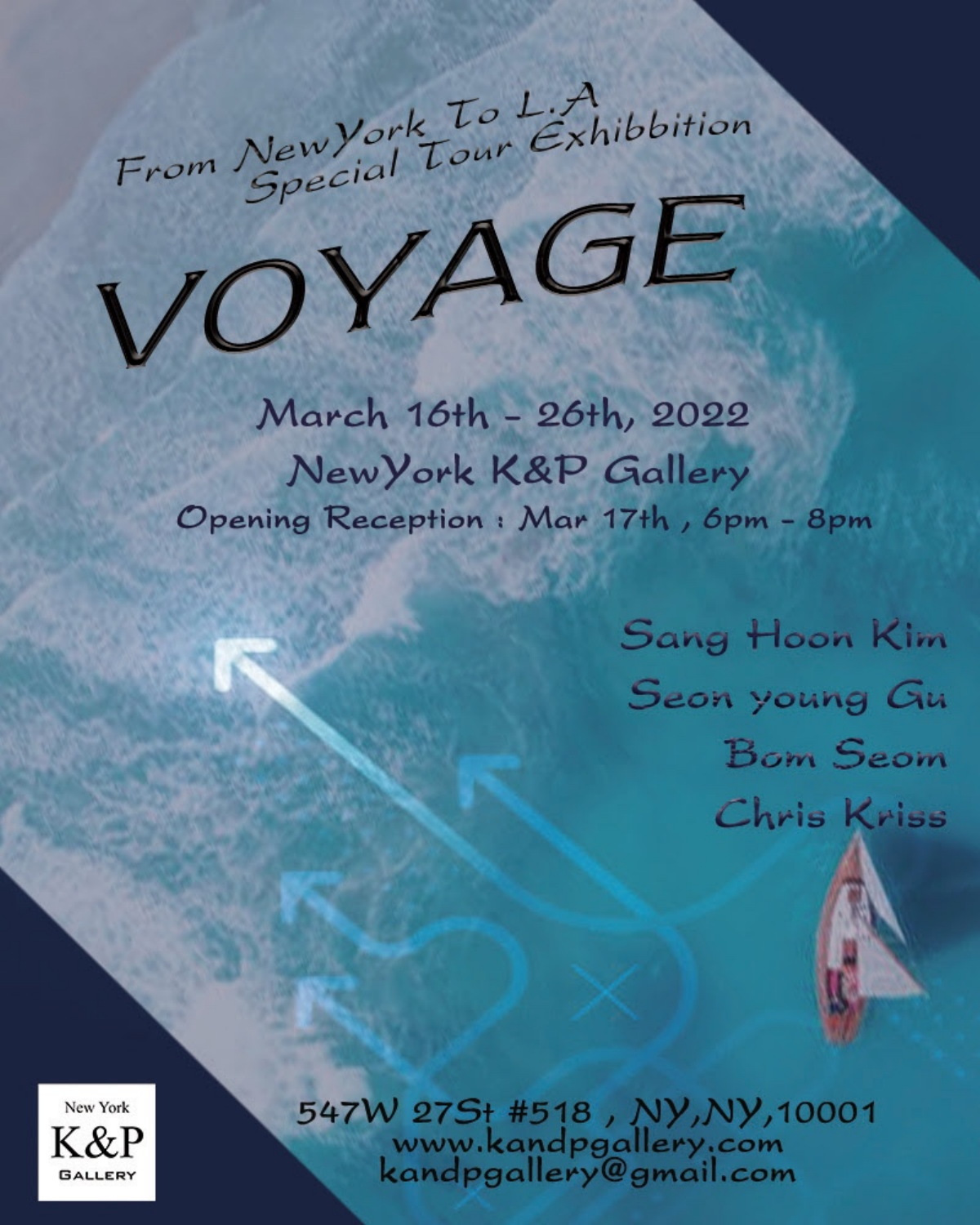

 **A flowing memory-1, 73X73 cm, Mixed media on canvas, 2022**

## **Sanghoon Kim**

**The works of lyrical Korean abstract artist Sang-Hoon Kim seem to harmonize beautifully with the oriental sentiment and formativeness of contemporary art. His main works are three-dimensional divisions of various sizes, heights, and statuses by using various objects such as Korean paper, ink, paint, canvas, acrylic, and construction materials, and the appropriate flaws of the East and the West, where the profound feeling of ink and colorful colors are contrasting and harmonious.** 

**He must be an artist with excellent color sense and formativeness to collect works of one piece and create a huge assortment of works. These days, Kim is working mainly on large, intelligent and sophisticated works that fit well with the space of modern buildings or large buildings.**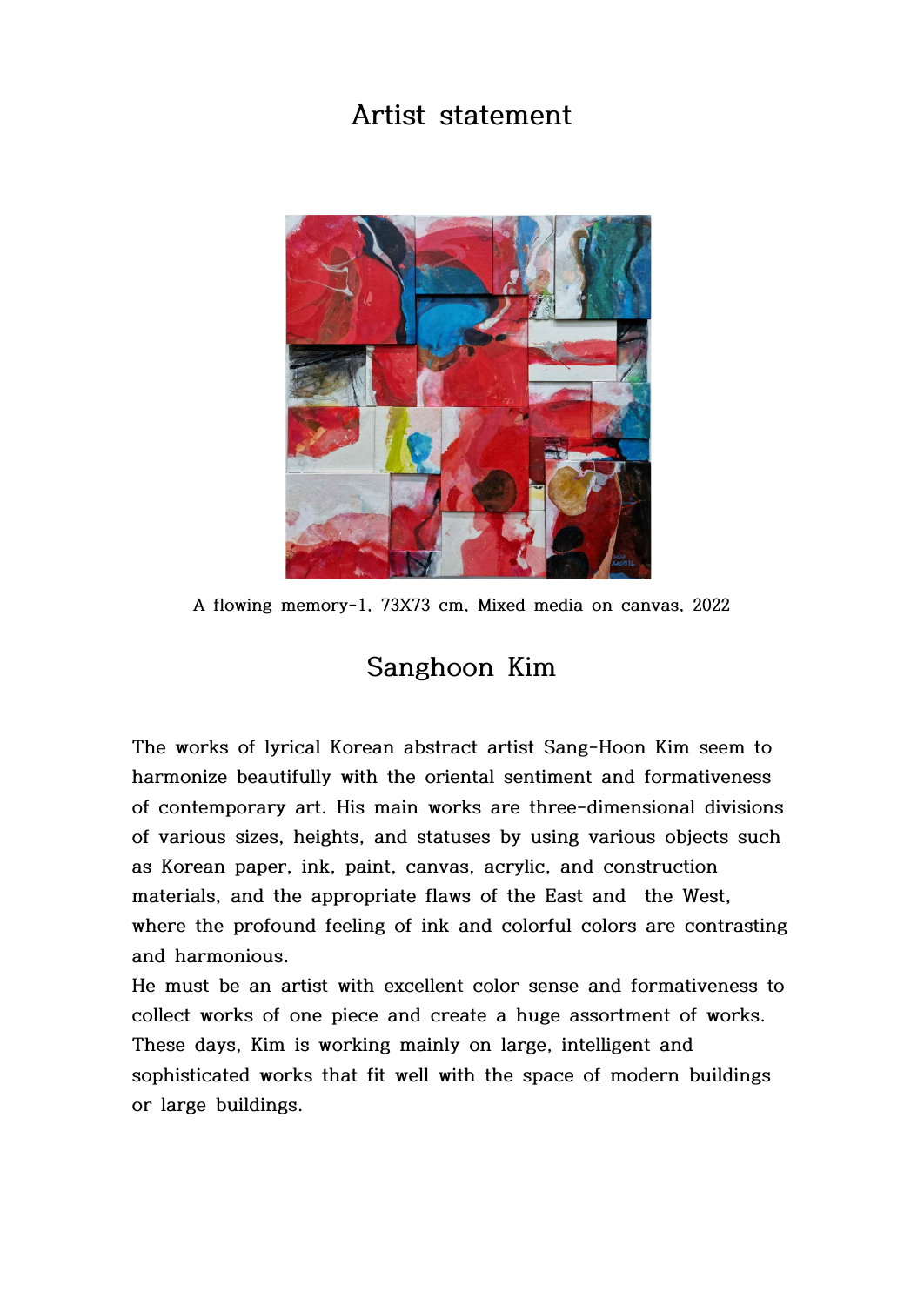

**Journey, 50 x 40 cm, ocher, korean ink, paint, 2020**

## **Seonyoung Gu**

**On may 2007, at an invitation exhibition in the Netherlands. Seonyoung was recognized as a future leader of Korean painting.** 

**She completes her works with the theme of nature and love. She paints her works with the techniques of Eastern painting and Western painting.**

**The main material of her work is a combination of ocher and paint, which gives a warm and peaceful feeling with her own original paints.**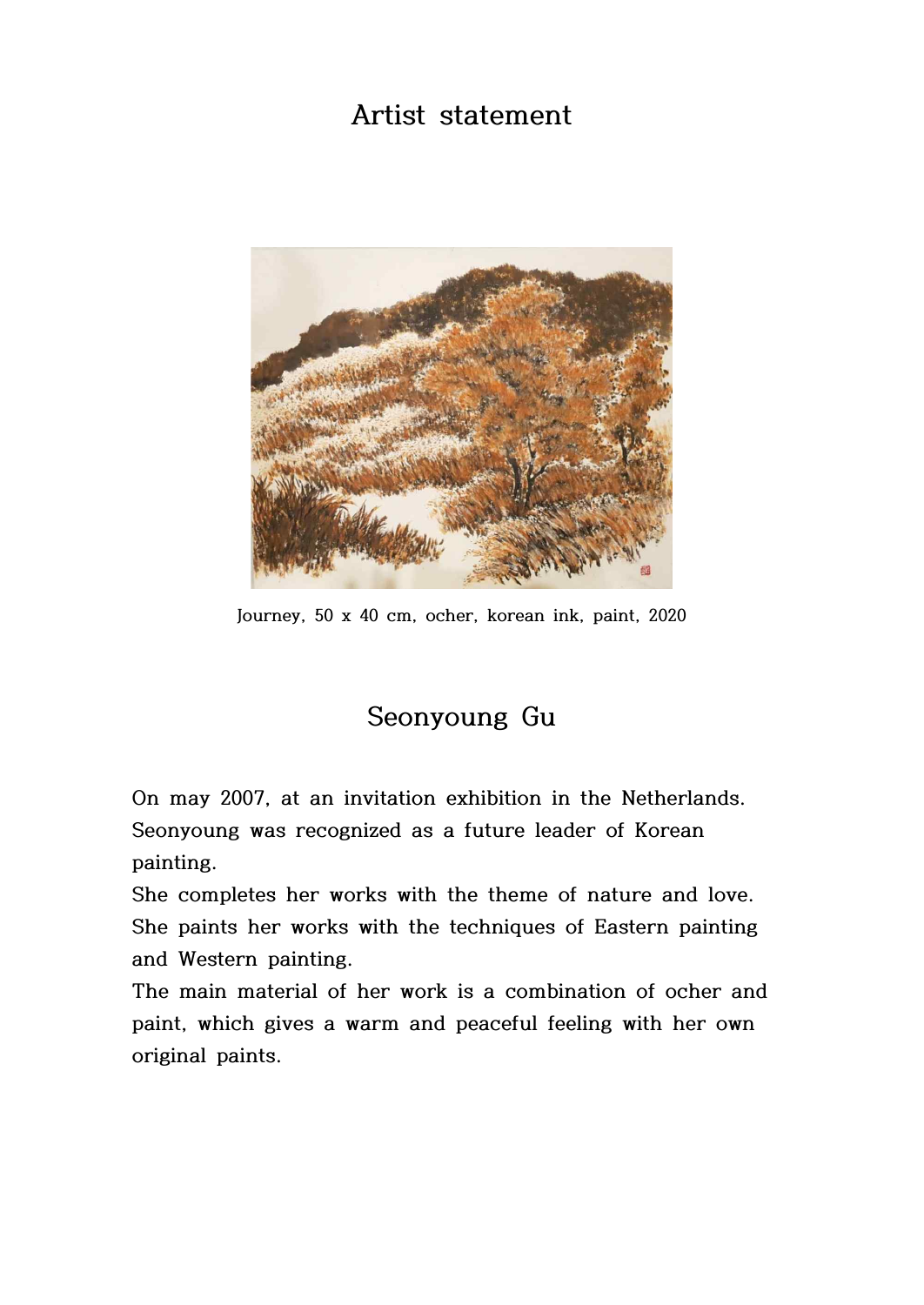

**Ting , 72.7x60.6 cm, Mixed material on korean paper, 2019**

#### **Bom Seom**

**Record a day in my memory.**

**The image created in this way does not end with a personal record, but wants to connect with the public.**

**I want to see my work, share my experiences and thoughts,** 

**and share it with others. These conversations are an invisible arena of festivals.**

**I hope you feel happy by sharing my thoughts and experiences. What I want is the happiness of many.**